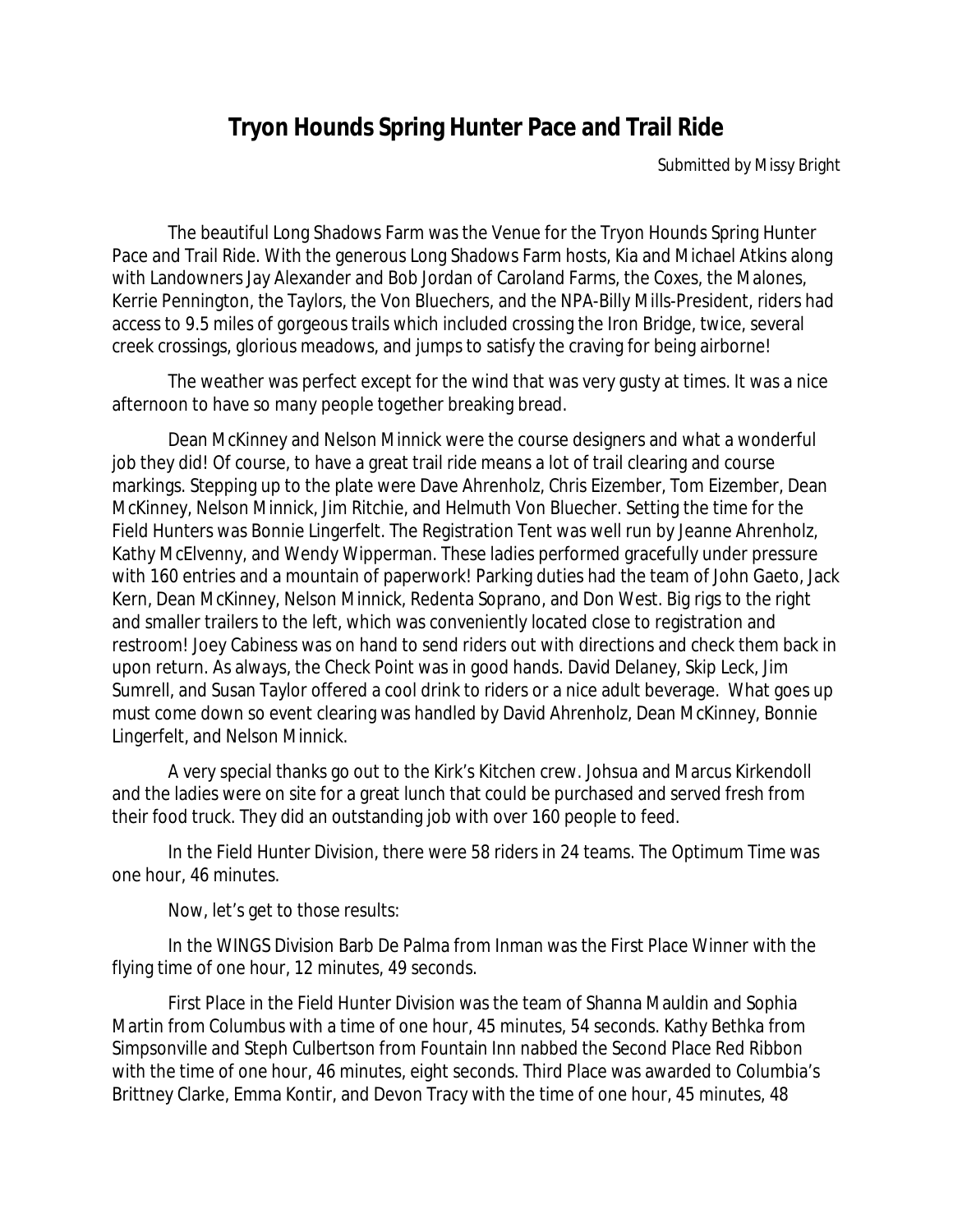seconds. Solo Rider Donna Schwind from Johnson City brought home Fourth Place with the time of one hour, 45 minutes, 18 seconds. Jacqueline Wasniewski from Campobello, another solo rider, placed Fifth with the time of one hour, 44 minutes, 22 seconds. Rounding out the placements in the Field Hunter Division was the quartet of Daisy Fouts from Boiling Springs, Leslie Lattanzio from Spartanburg, Rachel Neese from Inman and Samantha Vaughn from Greer. Their time was one hour, 41 minutes, 44 seconds.

Other Field Hunters out to enjoy the trails were Kris Astle, Jane Barrett, Helmuth von Bluecher, Carolyn and Tom Cadler, John Chatterton, Nora Claire Croft, Genevieve Crover, Andy and Ann Corell, Nicola Deines, Taylor Dockter, Stephanie Easler, Beth Fisher, Andrea Gager, Shalise Gallaher, Alex Goins, Alexis Grisham, Hanna Holub, Shannon Jackson, Amanda Jones, Julianne Kosel, Carol Land, Katharine and Natalie Lane, Niav Lorenzo, Gene Meredith, Emily Mitchell, Claire, Moore, Kerrie Pennington, Gwen Phillips, Linda Plummer, Asher Quinn, Jim Ritchie, Elizabeth and Matthew Savage, Emily Sentell, Seamus Sheehan, Braudon Smith, Jessica Stevens, Jenny Taylor, Momo Weatherby, and Carrie and Olive Wilsey.

In the Trail Rider Division, there were 88 riders in 39 teams. The Calculated Optimum Time was two hours, 36 minutes and a record number of ten teams who were all within less than two minutes of that time!

There was a tie for the First-Place honors! Solo rider Dawn Harrison from Hendersonville finished with the time of two hours, 35 minutes, 48 seconds. Caitlyn Dempsey from Inman and Lauren Wojack from Greer also finished with the time of two hour, 35 minutes, 48 seconds, both teams a mere twelve seconds under the optimum. Third place honors were awarded to Karen Benson from Campobello, Kaitlyn Shaheen from Landrum, and Lisa finished third with the time of two hours, 35 minutes, 42 seconds. The trio of Missy Bright from Campobello, Ronnie Mann and Nancy Mason from Columbus finished Fourth with a time of two hours, 36 minutes, 57 minutes. Fifth Place was awarded to Bob and Tamara Bruning from Columbus with the time of two hours, 34 minutes, 33 seconds. Rounding out the placements in the Trail Rider Division for Sixth Place was the team of Eva Miller from Glenville and Sutton Turner from Cullowhee with a time of two hours, 34 minutes, 16 seconds.

Incredibly, there were four teams to receive Honorable Mentions for being within 30 seconds of Sixth place. Kristin and Jeremy Ahlum from Greer shared a spot with a time of two hours, 37 minutes, 46 seconds. With a time of two hours, 34 minutes, ten seconds the team of Pavlina Byma from Tryon, Melisssa Coates from Matthews, Jennarose Ortmeyer and Ashley Rice from Rutherfordton, and Kaymane Smith from Campobello earned an Honorable Mention spot. Susan Angermeier from Chesnee and Debbie Fowler from Columbus finished with a time of two hours, 37minutes, 56 seconds. Last but certainly not least was the duo of Kathy Nebel from Tryon and Boots Plyler from Greenville who finished with the time of two hours, 24 minutes, three seconds.

Other Trial Riders taking advantage of the beautiful trails and wonderful weather were Michael Bachelor, Janna Bankston, Stefanie Bates, Carrie Britt, Michaela Burkhardt, Marlana Burrell, Stacy Calvert, Debbie Cate, Sara Clark, Kristen Davidson, Kathy Davis, Peyton and Ryan Dueker, Joleen and Tom Eizember, Susan Foster, Ann Fratcher, Carla Fullam, Kirsten Griffith,